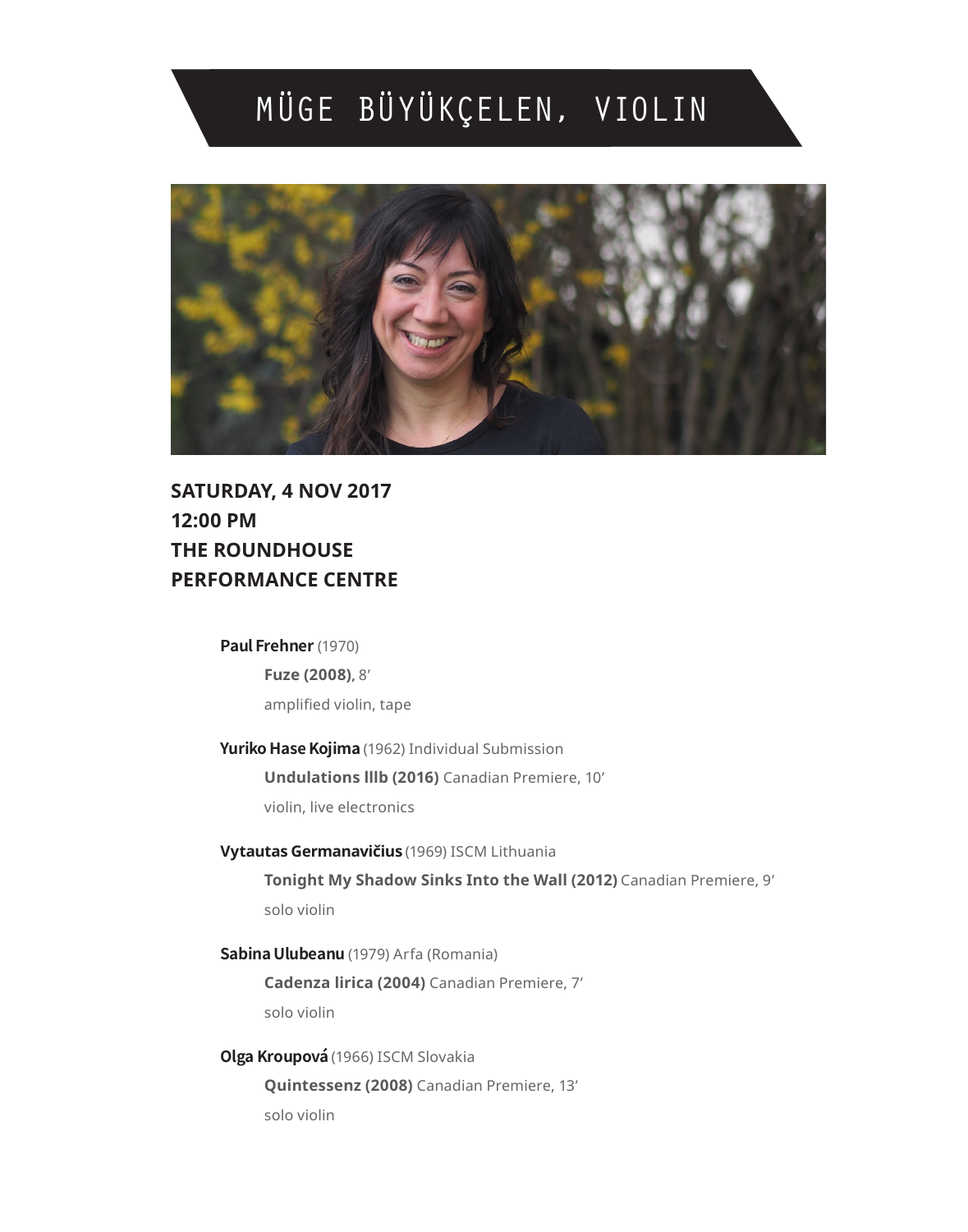# **COMPOSERS**



#### **PAUL FREHNER**

(Canada; born 1970)

Paul Frehner's initial musical experiences came from playing guitar in several rock and folk music groups throughout his teenage years. Frehner's compositions have been performed and broadcast in Canada and abroad by leading professional soloists, ensembles and orchestras. His works have received numerous national and international awards. In 2007 his work Lila was awarded the Claude Vivier National Award in the Montreal Symphony Orchestra's International Composition Competition. In 2012 he was awarded the K.M. Hunter Artist Award in Classical Music administered by the Ontario Arts Council. Paul Frehner is on the Don Wright Faculty of Music of Western University where he teaches composition, electroacoustic music and codirects the contemporary music ensemble.

#### *FUZE* **(2008)**

*Fuze* is a work scored for amplified violin and tape. The playback component originated as a separate tape piece entitled Submerged Echoes. The earlier work is a soundscape composed using audio samples recorded while playing Tectonic Shift, a stainless steel sound sculpture created by Nova Scotian blacksmith John Little. For the composition of *Fuze*, I extended the playback part of *Submerged Echoes* and fused to it a solo violin part. The added violin becomes a part of the soundscape and gives the music a more subjective perspective. The title refers to the composition process, the art of blacksmithing and prevalent sounds of shrieking metal heard throughout the work. (Paul Frehner)



#### **YURIKO HASE KOJIMA**

(Japan; born 1962)

Born in 1962 Ms. Kojima received a BFA in piano from Osaka College of Music, BM in composition from the Boston Conservatory, and MA and DMA in composition from Columbia University where she was awarded the Andrew Mellon Fellowships and the Rappaport Composition Prize. She studied composition, computer music, theory, and aesthetics with Tristan Murail, Jonathan Kramer, Fred Lerdahl, Brad Garton, Philippe Leroux, and Betsy Jolas. Her works have been selected for ISCM, the ICMC and the ACL, and performed by the Ensemble Modern and others. She is the Chair Professor of Composition at Shobi University and the artistic director of NPO Glovill.

#### *UNDULATIONS IIIB* **(2016) (CANADIAN PREMIERE)**

*Undulations* is a series of pieces that are written with the idea of creating juxtaposed layers of undulating fundamental elements of music such as pitches, harmonies, dynamics, timbres, durations, acoustics, rhythms, and timings in a solo setting. While every piece is independent and complete by itself, any adjacent pieces could also be played continuously as one unit in any combination. *Undulations IIIb* for solo violin and Max is a realization of *Undulations III* with live electronics by Max. It is as if scenery from a window can be seen differently when it is viewed through from different angles and perspectives.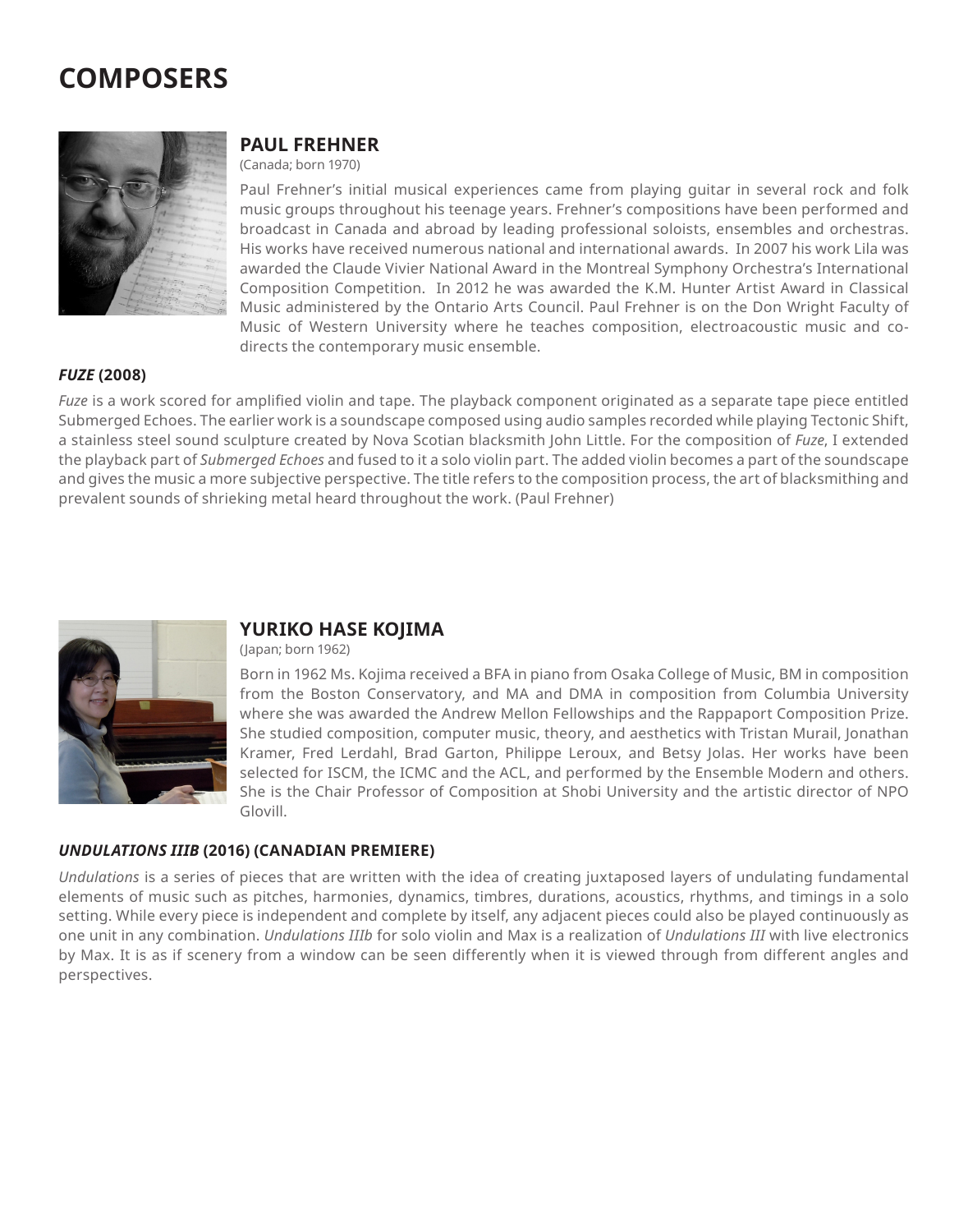

### **VYTAUTAS GERMANAVIČIUS**

(Lithuania; born 1969)

Vytautas Germanavičius studied accordion, classical piano, and jazz piano in his early years. In 1996, he graduated from the Lithuanian Academy of Music with MA in composition under Prof. Julius Juzeliūnas. In 2005, he received an MFA in electronic music from Mills College, USA. He also studied composition with Prof. Jonathan Harvey and Alvin Curran. He was a recipient of the UNESCO-Aschberg Bursary for residency at the Banff Centre for the Arts (Canada), Fulbright-Scholarship (USA), and Sir William Glock Scholarship (UK). Vytautas Germanavičius currently holds the position of the Chairman of the Lithuanian Composers' Union Music Foundation and the Chairman of the Lithuanian Section of ISCM.

#### *TONIGHT MY SHADOW SINKS INTO THE WALL* **(2012) (CANADIAN PREMIERE)**

This opus is based on the imagery of texts by Japanese haiku poets Matsuo Bashō and Oshima Ryota. The combination of six haiku texts, colours, and sounds of music create the integral structure of the composition. The conciseness of the poems and the variety of moods turn musical lines into divergent colourful projections. Scattered metaphors bring about the allusion to the transiency, fragility, and beauty of this world.



### **SABINA ULUBEANU**

(Romania; born 1979)

Sabina Ulubeanu is one of the complex artistic personalities of her generation. Her work comprises composition, photography, musicology, teaching and experimental performance. Conceptually, Sabina is interested in bringing together space, time, and memory - elements that unify music and visual arts. Sabina studied composition in Bucharest and Oldenburg under Tiberiu Olah, Doina Rotaru, and Violeta Dinescu. She is also a member of the Romanian Composers Union. Her works have been performed in Romania, Europe, and the USA, and her photographs have been exhibited in European festivals. Currently, Sabina Ulubeanu is the Artistic Director and co-founder of InnerSound New Arts Festival Bucharest.

#### *CADENZA LIRICA* **(2004) (CANADIAN PREMIERE)**

*Cadenza lirica* uses the notion of cadence in both its meanings: melodic or harmonic termination of a musical phrase and the grand virtuosity section of a concerto. The first section debuts with three phrases that have a constitutive nucleus: classical tonal cadence, melodic cadences, and gesture-cadences. Next, these musical ideas are developed in a virtuoso spirit of the instrumental cadence. Thus, the composition works deliberately with the cultural memory. The second section uses all cadence types but the goal is the birth of a melody, exploiting the euphony given by fragments. The ending represents the return of the first section, but synthesizes the musical material gained in the second section.